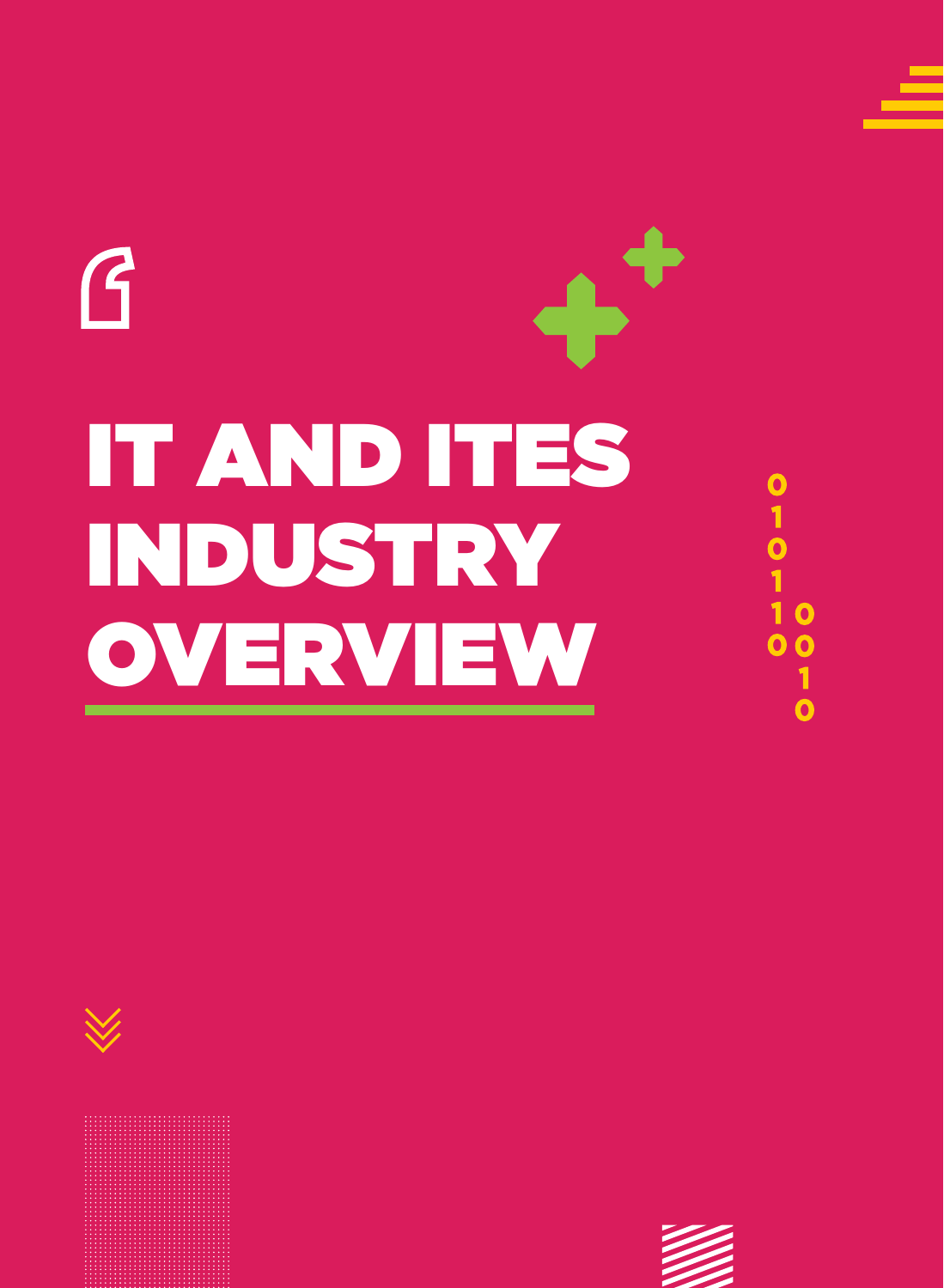### IT AND ITES INDUSTRY OVERVIEW

"Digital Bangladesh" is an integral part of the government's Vision 2021-which promises a prosperous and equitable middle-income Bangladesh by its golden jubilee of independence. Honorable Prime Minister Sheikh Hasina has outlined the Digital Bangladesh having four key priorities: i) developing human resources ready for the digital age; ii) connecting citizens in the ways most meaningful to them; iii) taking services to citizens' doorsteps; and, iv) making the private sector and market more productive and competitive through the use of digital technology. ICT is the backbone of any digital initiative and it covers the vast area of information technology, communication technology and the telecommunication technology. The country is successfully leveraging this rising penetration and has earned \$800 million in 2017 by exporting ICT products and services. On top of these, the total number of Internet Subscribers has reached 80.483 million at the end of December, 2017, can be seen as a consequential blessing of the recent progressive steps taken by the present government and the growing ICT sector.

#### **Government Support to IT**

- Government has formulated a roadmap for development in ICT in 2016. The activities are clustered in six categories: industry, infrastructure, e-governance, human resources development, laboratories and services.
- The roadmap for the industry has set targets to generate 1,000 innovations, raising software export earnings to USD 5 billion by 2021, developing an eco-system for the gaming industry etc. Moreover, innovation and entrepreneurship academies will be set up.
- The government has identified 100 aspects of the judiciary where ICT can be harnessed and assist in the resolution of 3 million cases currently in backlog.
- The construction of 554 Business Process Outsourcing centers underway and that 2,100 Sheikh Rasel Digital Lab and Language centers out of 2,972 have already been built.
- 7 year tax holiday for registered IT companies
- The BPO has set a goal to connect over 3 corers unbanked people with the banking system this year by the digitized 'Daak Taka' which only requires Tk 2 to open an account.
- ICT exporter's get 10% cash incentive opportunities from July 2017.

#### **Digital Security**

Under the law, the government would set up and also has taken some below mentioned initiatives,

- World standard forensic lab
- Constitute a Cyber Security Agency
- Establish cyber incidents responsive team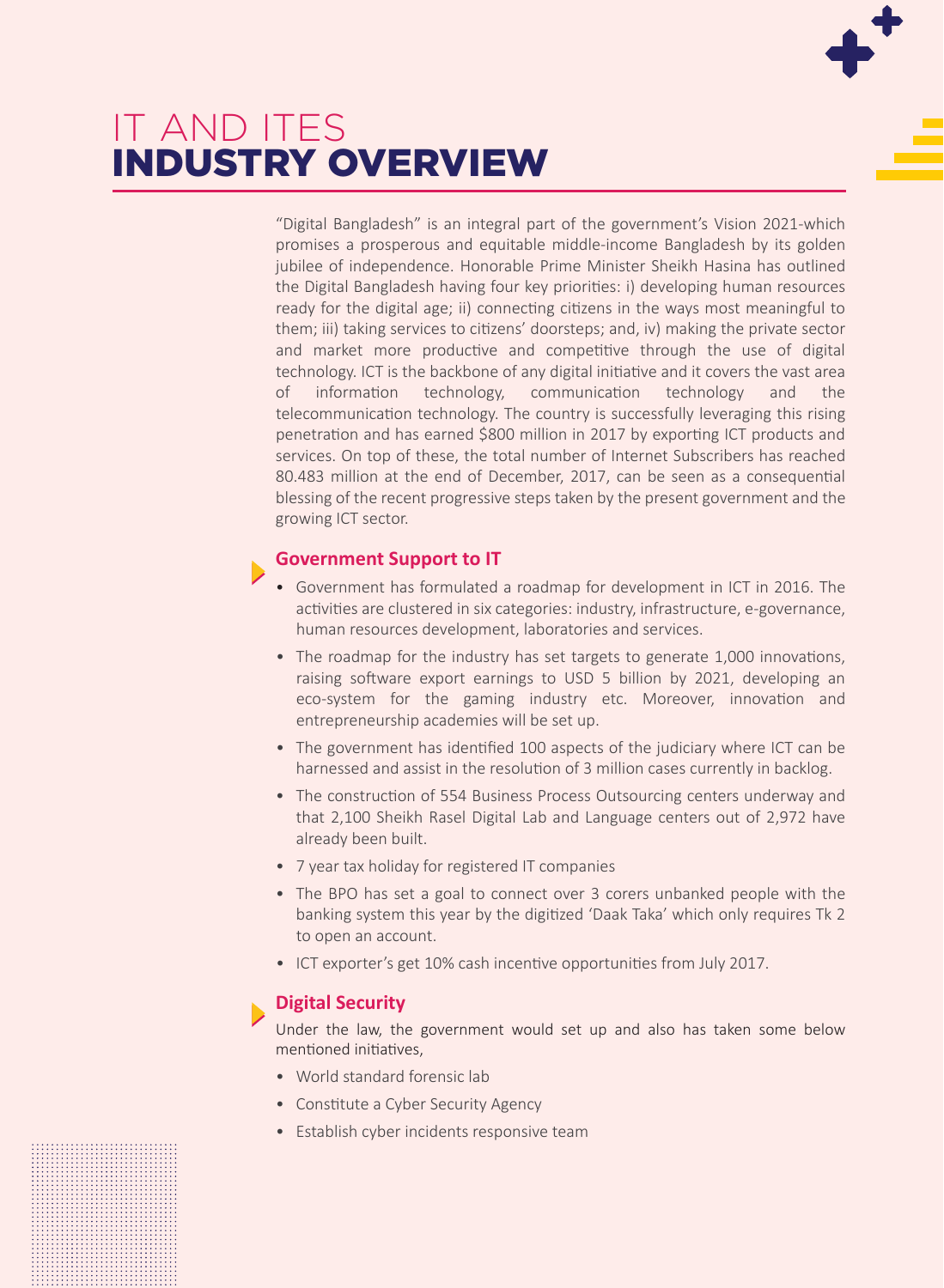- A high-level digital security council
- The government in collaboration with cyber security and tech giants has successfully organized an international cyber security conference in the capital on 9th March 2017 aims at taking a coordinated initiative to prevent and check the alarming rise of cyber-attacks.
- BGD e-GOV CIRT launched Mobile app for reporting cyber security incidents to Bangladesh government Computer Emergency Response Team. It is free, easy-to-use, and suitable for users of Android phones. The app will transmit the reports from users via secure Internet connection to the incident handling team who will then contact the users or complainants to assist in resolving the incidents.

#### **ICT Infrastructure**

- To support the development of the ICT industry, Bangladesh Hi-Tech Park Act was passed in 2010. Subsequently, Bangladesh Hi-Tech Park Authority (BHTPA) was established in 2010 for creation, management, operation and development of hi-tech parks across the country.
- Most important and top priority projects are
	- o Kaliakoir Hi-Tech Park
	- o Jessore Software Technology (IT) Park
	- o Sylhet Hi-Tech Park
	- o Mohakhali IT Village
	- o Janata Tower Software Technology Park
	- o Barendra Silicon Valley, Rajshahi.
- Bangladesh's first university based incubator is being established at the campus of Chittagong University of Engineering and Technology (CUET).
- Government has initiated plan to establish "Sheikh Kamal IT Trainings and Incubation Centre" at the divisional level
- ICT incubator of BDBL Bhaban at Kawran Bazar in Dhaka the first software technology park of the country and the under-construction park in Janata Tower, which is also at Karwan Bazar, will be the second.
- The IT service industry, which employs more than 20,000 people, holds great potential. The sector serves both domestic and international clients from Europe, North America and East Asia.
- Sheikh Hasina Software Park, opened in Jessore on Sunday, December 10, 2017

#### **Promote Economic Growth**

 $\blacktriangleright$ 

• Bangladesh is now considered to be among the next high prospect destinations in the segment, with accolades from AT Kearney, Gartner, Goldman Sachs and a host of others.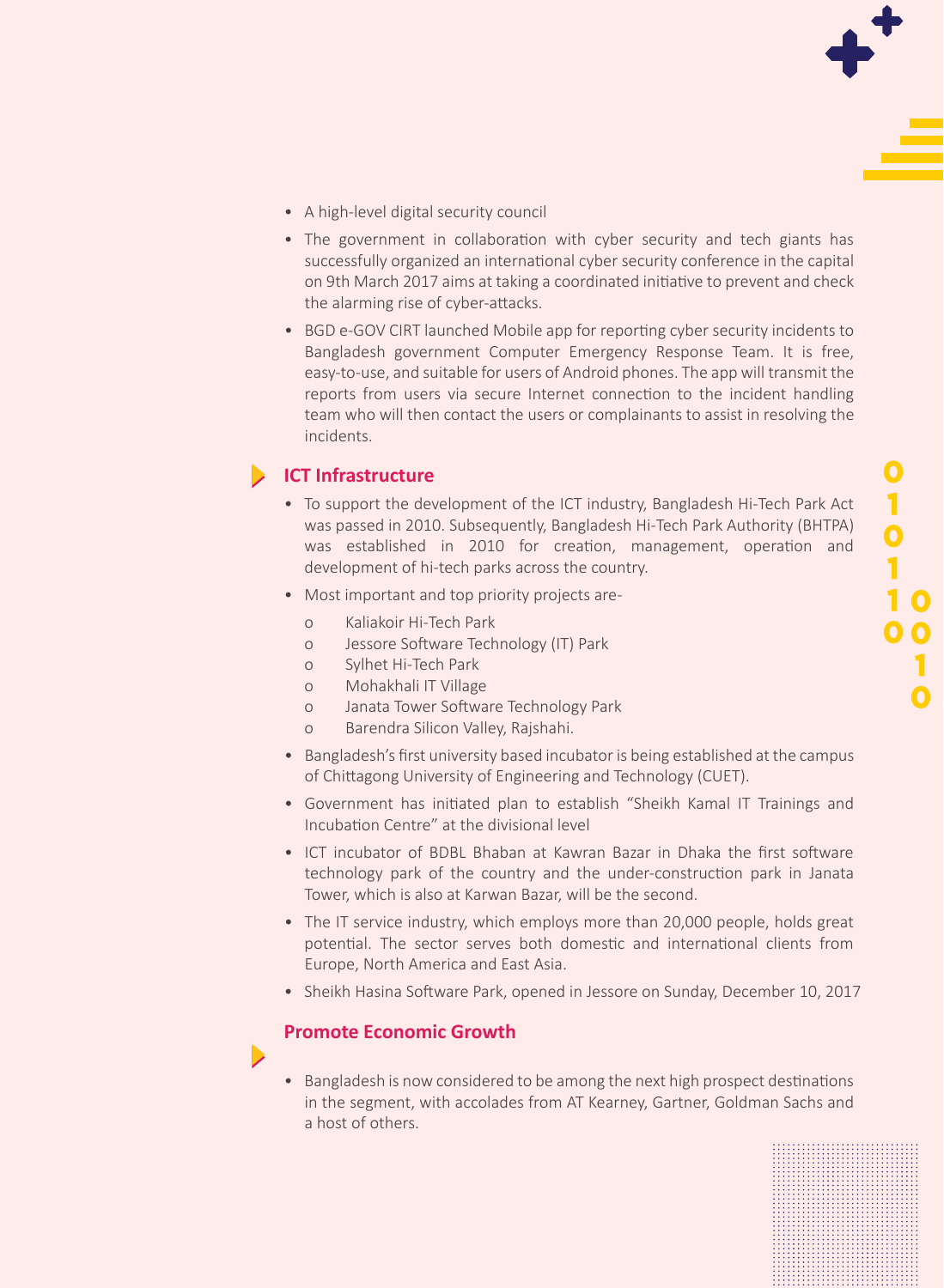

- In budget for FY 2015-16, the tax waiver on income from software and ITES has proposed to be extended to 2024 from June 30, 2019 now-- in line with the government's Digital Bangladesh vision.
- Total earnings of the industry in FY 2015-16 were USD 650 million, out of which exports amounted to USD 151.83 million (source: EPB).
- Export earnings from the ICT sector stood at about \$190.94 million in 2016-17 FY. (source: EPB)
- Over 400 IT companies currently exports to over 60 countries, with North America being the main destination.
- The size of Bangladesh's e-commerce market is estimated to be \$110-115 million (around Tk 900 crore) this year, growing from \$65-70 million in 2016, said the report referring to RedSeer Consulting. And currently, the potential market for online shopping is about Taka 2,000 corers.
- The prospects of the sector have compelled the government of Bangladesh to set a target of USD 1 billion export earnings by 2018.With current trend of export, capacities and available resources, the target notches up USD \$5 billion by 2021.
- In 2016, world's leading management consultancy firm AT Kearney reported that, due to notable growth in IT outsourcing, business processing outsourcing (BPO) and software development, Bangladesh has secured 22nd place in Global Service Location Index (GSLI).

#### 2016 A.T. Kearney Global Services Location Index™



Source: AT Kearney Outsourcing Destination Rankings 2016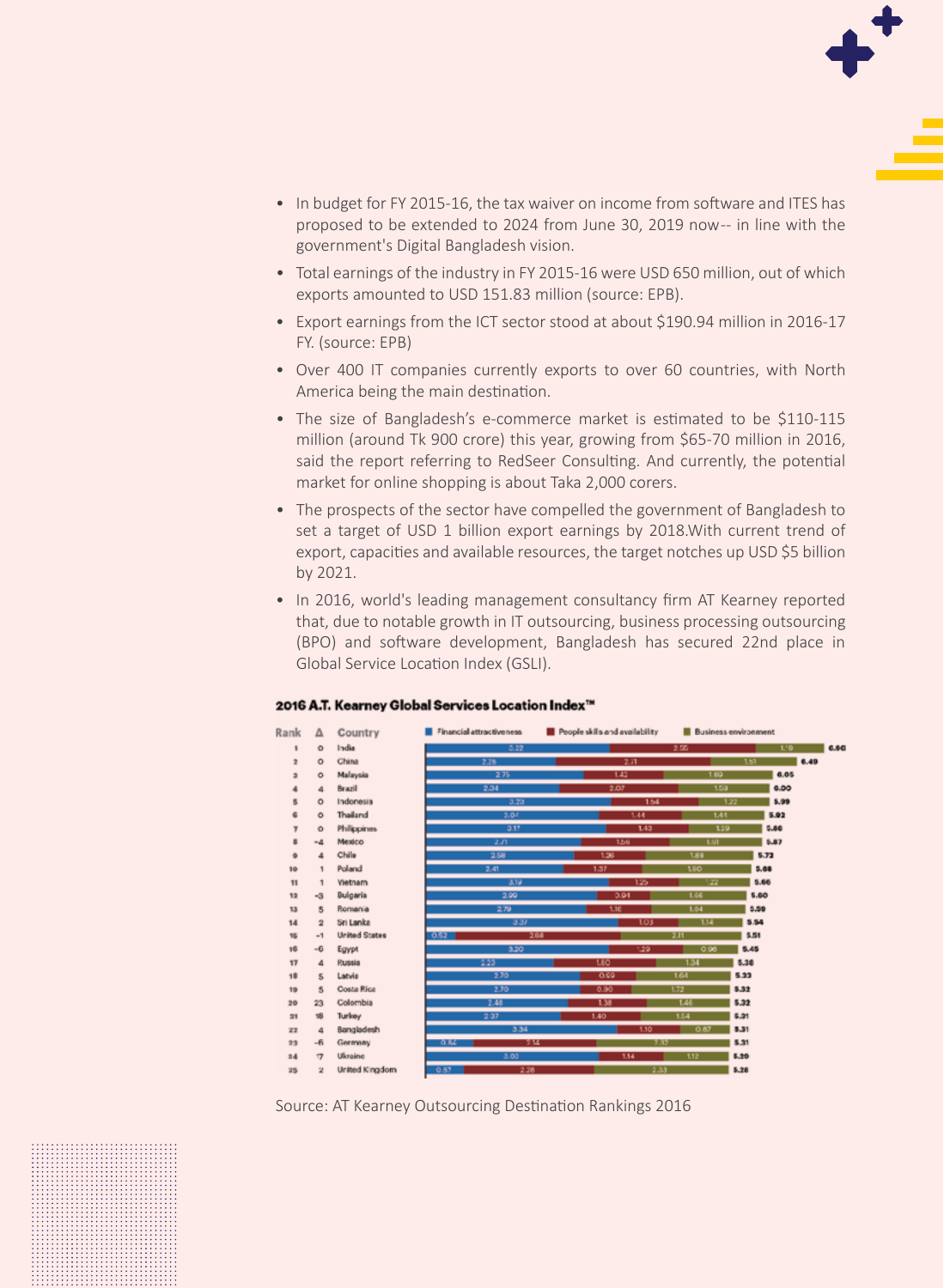• In 2017, world's leading management consultancy firm AT Kearney reported that, due to notable growth in IT outsourcing, business processing outsourcing (BPO) and software development, Bangladesh has secured 21nd place in Global Service Location Index (GSLI).

| <b>TI</b> | $\overline{3}$  | Sri Lanka            |      | 3.42<br>2.63 |      | 1.07<br>1.38<br>1.61<br>1.26 |              |      | 122  | 5.70<br>5.69<br>5.68<br>5.62 |
|-----------|-----------------|----------------------|------|--------------|------|------------------------------|--------------|------|------|------------------------------|
| 12        | (2)             | Poland               |      |              |      |                              |              |      | 1.68 |                              |
| 13        | (5)             | Mexico               | 2.72 |              |      |                              |              |      | 1.35 |                              |
| 14        | $\overline{2}$  | Egypt                |      | 3.37         |      |                              |              |      | 0.99 |                              |
| 15        | (3)             | Bulgaria             |      | 2.99         |      |                              | 0.95         |      | 1.61 | 5.55<br>5.48                 |
| 16        | 10 <sup>°</sup> | Czech Republic       |      | 2.44         |      | 1.17                         |              |      | 1.87 |                              |
| 17        | $\overline{6}$  | Germany              | 1.16 |              | 2.15 |                              |              | 2.14 | 5.46 |                              |
| 18        | (5)             | Romania              |      | 2.84         |      |                              | 1.13         |      | 1.49 | 5.45                         |
| 19        | 6               | United Kingdom       | 1.03 | 2.26         |      |                              |              | 2.12 |      | 5.41                         |
| 20        | 27              | Peru                 |      | 2.97         |      |                              | 1.19         |      | 1.25 | 5.41                         |
| 21        | $\mathcal{I}$   | Bangladesh           |      | 3.34         |      |                              | 123          |      | 0.80 | 5.37                         |
| 22        | (7)             | <b>United States</b> | 0.53 | 2.83.        |      |                              | 2.00         |      |      | 5.36                         |
| 23        | (6)             | Russia               |      | 2.62         |      |                              | 1.54         |      | 1.18 | 5.33                         |
| 24        | ٠               | Ukraine              |      | 3.23         |      |                              | 1.14         |      | 0.93 | 5.31                         |
| 25        | $\mathbf{B}$    | Estonia              |      | 2.39         |      |                              | 0.95<br>1.95 |      |      | 5.30                         |

Source: AT Kearney Outsourcing Destination Rankings 2017

#### **Significant Achievements**

- Bandwidth capacity of submarine cable has been already raised to 200 GBPS from 44.6. Another 1600 GBPS will be added by February 2017.
- Approximately, 3, 00,000 IT and ITES professionals with majority IT and other graduates are currently employed in the industry.
- Local industry's revenue generation of US\$ 0.9-1.1 billion in 2017 (Source: Everest Group, December 04, 2017). However. BASIS Research (Latifee & Hira, May 2017) shows that the local market size for ICT sector in 2017 was US\$ 1.18 billion.

#### **E-governance Progress**

- Bangladesh has climbed up 24 places in United Nations E-Government Development Index. The country has secured an impression leap upward to the 124th position in 2016 from 148th in 2014.
- More than 200 services have been provided to the people through 5, 275 digital centers established all over the country
- Over 25,000 web sites including those of upazilas, districts, divisions, departments and directorates have been added to national web portal
- National Enterprise Architecture (NEA) is being built by the Government to facilitate interoperability and operation of e-governance activities.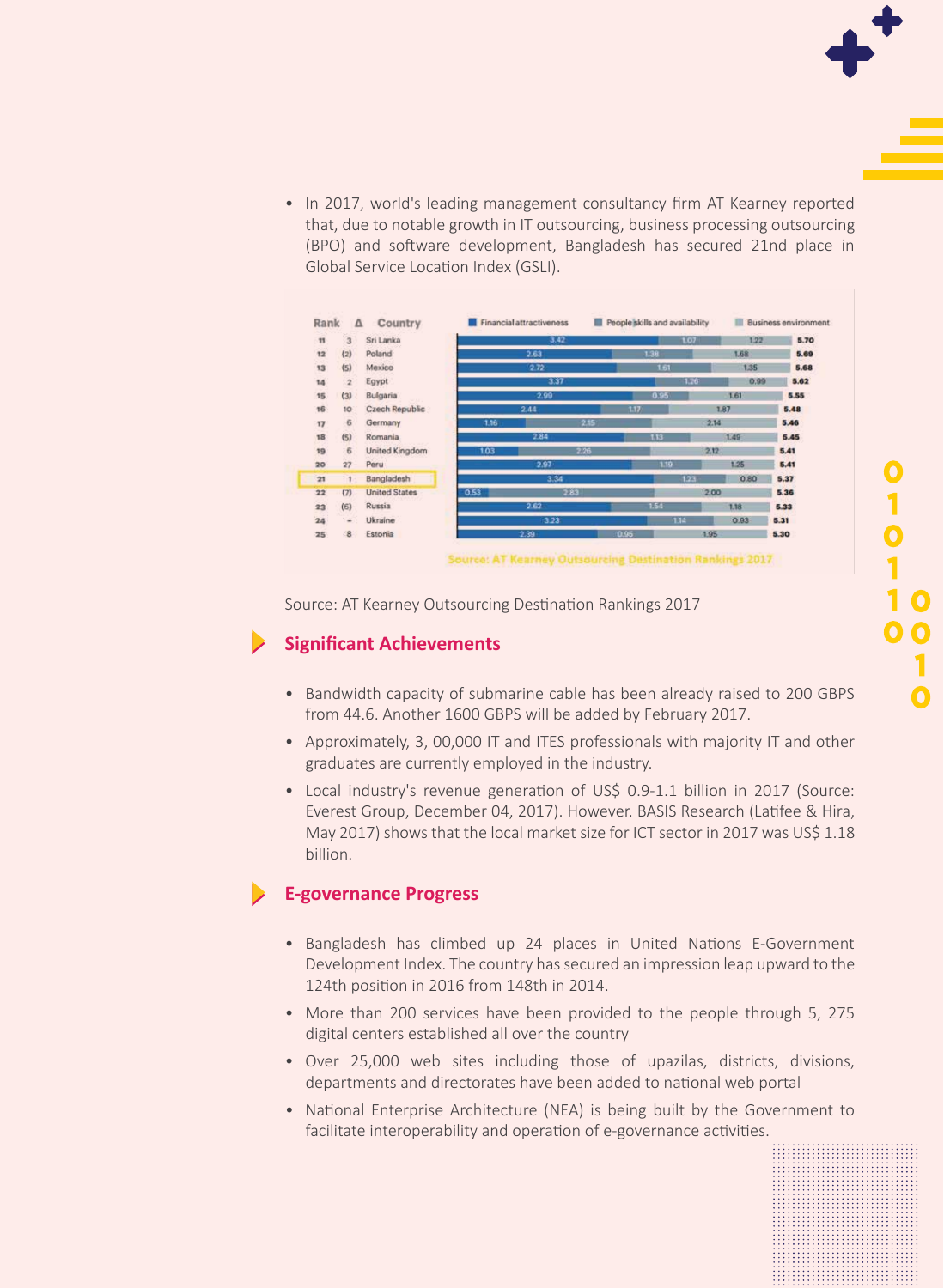

#### **Skill Development**

- Leveraging ICT for Growth, Employment & Governance (LICT) Project
	- o Total 75,000+ Youth to be trained over next three years
	- o 10,000 Top-up Training
	- o 20,000 Foundation Skills Training Program
	- o 20,000 Online Outsourcing Training
- Under the Skills for Employment Investment Program (SEIP), total 1.25 million Youth to be trained by 2021
- Under the Support to Development of Kaliakair Hitech Park project, 4,981 youths have received ICT training.
- To increase self-dependency, Learning and Earning project is working on creating 55,000 freelancers.
- Under the Bari Boshe Borolok (Getting Rich At Home) project, 14,750 youths have been trained as freelancers of whom 70 percent are women.
- Bangladesh Hi-Tech Park Authority (BHTPA) has imparted trainings to around 6,500 youths in different areas of Information and Communication Technology (ICT). Around 6,500 youths so far to enable them to get employment capitalizing on their skills in the field of ICT. Of them, around 4,700 trainees have already got jobs under Employment Incentive Program.

#### **Software and IT Industry at a Glance**

- No. of registered ICT Companies: 4,500+
- No. of BASIS Member Companies: 1,031
- Demand for software in the local market: US\$ 1.18 Billion
- No. of IT/ITES Professionals: 3,00,000 (appr.)
- Market value of IT/ITES: US \$400+ (Ministry of Finance
- Professionals: 3,00,000 (appr.)
- Market value of IT/ITES: US \$400+ (Ministry of Finance)